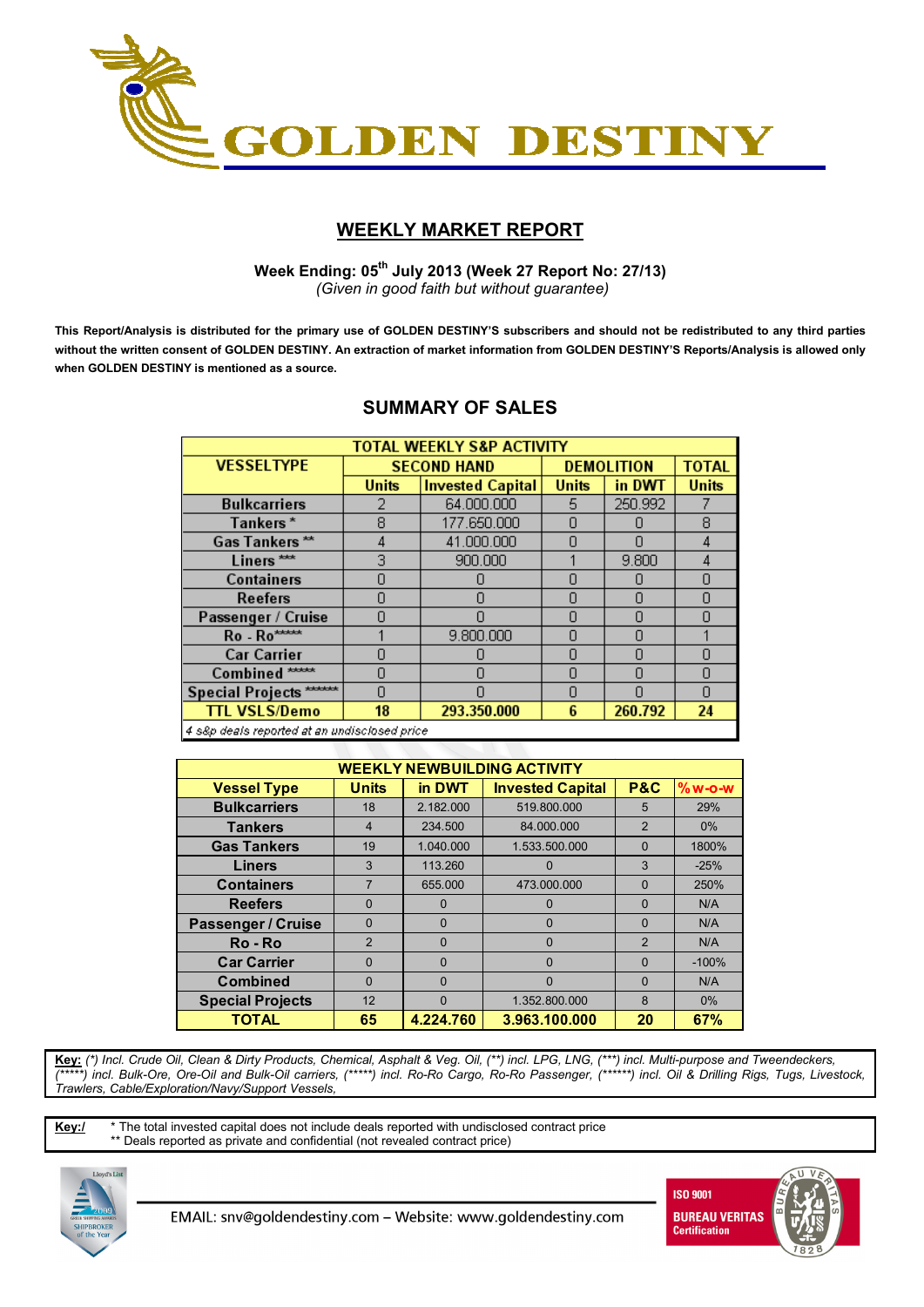|                                                                                                                                                                                       |                                                                                                                                                                                                                                                                                                                                                                                                                                                                                                                                                                                                                                                                                                                                                                                                                                                                                                                                                                                                                                                                                                                                                                                                                                                                                                                                                                                                                                                                                                                                                                                                                                                                                                                                                                                                                                                                                                                                                                                                                                                                                                                                 | <b>GDSA</b><br><b>S&amp;P INDEX</b> |  |
|---------------------------------------------------------------------------------------------------------------------------------------------------------------------------------------|---------------------------------------------------------------------------------------------------------------------------------------------------------------------------------------------------------------------------------------------------------------------------------------------------------------------------------------------------------------------------------------------------------------------------------------------------------------------------------------------------------------------------------------------------------------------------------------------------------------------------------------------------------------------------------------------------------------------------------------------------------------------------------------------------------------------------------------------------------------------------------------------------------------------------------------------------------------------------------------------------------------------------------------------------------------------------------------------------------------------------------------------------------------------------------------------------------------------------------------------------------------------------------------------------------------------------------------------------------------------------------------------------------------------------------------------------------------------------------------------------------------------------------------------------------------------------------------------------------------------------------------------------------------------------------------------------------------------------------------------------------------------------------------------------------------------------------------------------------------------------------------------------------------------------------------------------------------------------------------------------------------------------------------------------------------------------------------------------------------------------------|-------------------------------------|--|
|                                                                                                                                                                                       |                                                                                                                                                                                                                                                                                                                                                                                                                                                                                                                                                                                                                                                                                                                                                                                                                                                                                                                                                                                                                                                                                                                                                                                                                                                                                                                                                                                                                                                                                                                                                                                                                                                                                                                                                                                                                                                                                                                                                                                                                                                                                                                                 | US\$/Dwt                            |  |
|                                                                                                                                                                                       |                                                                                                                                                                                                                                                                                                                                                                                                                                                                                                                                                                                                                                                                                                                                                                                                                                                                                                                                                                                                                                                                                                                                                                                                                                                                                                                                                                                                                                                                                                                                                                                                                                                                                                                                                                                                                                                                                                                                                                                                                                                                                                                                 |                                     |  |
|                                                                                                                                                                                       | <b>SECONDHAND TONNAGE SOLD FOR FURTHER TRADING</b><br><b>DRY BULK CARRIERS</b><br>176,000 DWT DELY 13 PRC MAN-B&W 6S70MC 22,923 BHP<br>SOLD FOR ABT US \$35 MIL TO GREEK BYRS<br>82,000 DWT BLT 13 KRS MAN-B&W 19,415 BHP<br>SOLD FOR ABT US \$29 MIL TO GREEK BYRS<br><b>TANKERS</b><br>298,717 DWT BLT 03 KRS DH 15 TNKS OIL CAP. 337,418 CBM B&W 34,626 BHP<br>SOLD FOR ABT US \$35 MIL TO GREEK BYRS<br>74,158 DWT BLT 11 KRS DH 12 TNKS OIL CAP. 84,082 CBM MAN-B&W 18,436 BHP<br>74,127 DWT BLT 12 KRS DH 14 TNKS OIL CAP. 84,088 CBM MAN-B&W 18,436 BHP<br>SOLD ENBLOC FOR ABT US \$73,5 MIL TO US BASED BYRS ON SUBS<br>45,500 DWT BLT 13 KRS DH 20 TNKS COATED OIL CAP. 50,840 CBM MAN-B&W 12,889 BHP<br>SOLD FOR ABT US \$33,5 MIL TO SPORE BYRS - EPOXY<br>36,032 DWT BLT 01 KRS DH 12 TNKS CTD/CLD OIL CAP. 41,308 CBM B&W 10,711 BHP<br>SOLD FOR ABT US \$12,65 MIL TO CHINESE BYRS<br>19,996 DWT BLT 99 CRT DH 14 TNKS CTD/CLD OIL CAP. 22,540 CBM MAN-B&W 7,173 BHP<br>SOLD FOR ABT US \$9,2 MIL TO UNDISCLOSED BYRS<br>7,114 DWT BLT 04 TRK DH 13 TNKS COATED - COILED OIL CAP. 7,710 CBM MAK 5,221 BHP<br>SOLD FOR ABT US \$7,8 MIL TO EUROPEAN BYRS - ICE CLASS<br>6,815 DWT BLT 99 JPN DH 14 TNKS CTD/CLD OIL CAP. 7,279 CBM MITSUBISHI 4,200 BHP<br>SOLD FOR ABT US \$6 MIL TO UNDISCLOSED BYRS - EPOXY<br><b>GAS TANKERS</b><br>48,980 DWT BLT 91 JPN SH GAS CAP. 78,476 CBM MITSUBISHI 16,801 BHP<br>SOLD FOR AN UNDISCLOSED PRICE TO UNDISCLOSED BYRS<br>9,352 DWT BLT 03 CHR DS GAS CAP. 8,385 CBM MAN 8,565 BHP<br>SOLD FOR ABT US \$25 MIL TO NORWEGIAN BYRS - INTERNAL SALE<br>9,203 DWT BLT 00 JPN DS GAS CAP. 8,538 CBM B&W 6,650 BHP<br>SOLD FOR ABT US \$16 MIL TO NORWEGIAN BYRS - BB BACK DEAL<br>8,711 DWT BLT 84 GFR DB COILED GAS CAP. 7,481 CBM MAK 5,846 BHP<br>SOLD FOR AN UNDISCLOSED PRICE TO CHINESE BYRS<br><b>LINERS</b><br>9,655 DWT BLT 85 SPN 2 HO HA CR 2 x 16 - DE 2 x 16 T DEUTZ 4,803 BHP<br>SOLD FOR ABT US \$0,9 MIL TO UNDISCLOSED BYRS<br>8,049 DWT BLT 91 JPN 2 HO HA DE 2 x 25 - DE 2 x 20 T 214 TEU B&W 4,560 BHP<br>SOLD FOR AN UNDISCLOSED PRICE TO INDONESIAN BYRS |                                     |  |
| <b>CASH</b>                                                                                                                                                                           |                                                                                                                                                                                                                                                                                                                                                                                                                                                                                                                                                                                                                                                                                                                                                                                                                                                                                                                                                                                                                                                                                                                                                                                                                                                                                                                                                                                                                                                                                                                                                                                                                                                                                                                                                                                                                                                                                                                                                                                                                                                                                                                                 | 353.66                              |  |
|                                                                                                                                                                                       |                                                                                                                                                                                                                                                                                                                                                                                                                                                                                                                                                                                                                                                                                                                                                                                                                                                                                                                                                                                                                                                                                                                                                                                                                                                                                                                                                                                                                                                                                                                                                                                                                                                                                                                                                                                                                                                                                                                                                                                                                                                                                                                                 | US\$/Dwt                            |  |
| <b>BW LUCK</b>                                                                                                                                                                        |                                                                                                                                                                                                                                                                                                                                                                                                                                                                                                                                                                                                                                                                                                                                                                                                                                                                                                                                                                                                                                                                                                                                                                                                                                                                                                                                                                                                                                                                                                                                                                                                                                                                                                                                                                                                                                                                                                                                                                                                                                                                                                                                 | 117.17                              |  |
| <b>ENJOY</b><br><b>MARKA</b>                                                                                                                                                          |                                                                                                                                                                                                                                                                                                                                                                                                                                                                                                                                                                                                                                                                                                                                                                                                                                                                                                                                                                                                                                                                                                                                                                                                                                                                                                                                                                                                                                                                                                                                                                                                                                                                                                                                                                                                                                                                                                                                                                                                                                                                                                                                 |                                     |  |
|                                                                                                                                                                                       |                                                                                                                                                                                                                                                                                                                                                                                                                                                                                                                                                                                                                                                                                                                                                                                                                                                                                                                                                                                                                                                                                                                                                                                                                                                                                                                                                                                                                                                                                                                                                                                                                                                                                                                                                                                                                                                                                                                                                                                                                                                                                                                                 | 495.67                              |  |
| <b>NCC BADER</b>                                                                                                                                                                      |                                                                                                                                                                                                                                                                                                                                                                                                                                                                                                                                                                                                                                                                                                                                                                                                                                                                                                                                                                                                                                                                                                                                                                                                                                                                                                                                                                                                                                                                                                                                                                                                                                                                                                                                                                                                                                                                                                                                                                                                                                                                                                                                 | 736.26                              |  |
| <b>CIELO DI PARIGI</b>                                                                                                                                                                |                                                                                                                                                                                                                                                                                                                                                                                                                                                                                                                                                                                                                                                                                                                                                                                                                                                                                                                                                                                                                                                                                                                                                                                                                                                                                                                                                                                                                                                                                                                                                                                                                                                                                                                                                                                                                                                                                                                                                                                                                                                                                                                                 | 351.08                              |  |
| <b>MCT ALTAIR</b>                                                                                                                                                                     |                                                                                                                                                                                                                                                                                                                                                                                                                                                                                                                                                                                                                                                                                                                                                                                                                                                                                                                                                                                                                                                                                                                                                                                                                                                                                                                                                                                                                                                                                                                                                                                                                                                                                                                                                                                                                                                                                                                                                                                                                                                                                                                                 | 460.09                              |  |
| <b>GUILDO</b>                                                                                                                                                                         |                                                                                                                                                                                                                                                                                                                                                                                                                                                                                                                                                                                                                                                                                                                                                                                                                                                                                                                                                                                                                                                                                                                                                                                                                                                                                                                                                                                                                                                                                                                                                                                                                                                                                                                                                                                                                                                                                                                                                                                                                                                                                                                                 | 1096.43                             |  |
| <b>GOLDEN ATLAS</b>                                                                                                                                                                   |                                                                                                                                                                                                                                                                                                                                                                                                                                                                                                                                                                                                                                                                                                                                                                                                                                                                                                                                                                                                                                                                                                                                                                                                                                                                                                                                                                                                                                                                                                                                                                                                                                                                                                                                                                                                                                                                                                                                                                                                                                                                                                                                 | 880.41                              |  |
|                                                                                                                                                                                       |                                                                                                                                                                                                                                                                                                                                                                                                                                                                                                                                                                                                                                                                                                                                                                                                                                                                                                                                                                                                                                                                                                                                                                                                                                                                                                                                                                                                                                                                                                                                                                                                                                                                                                                                                                                                                                                                                                                                                                                                                                                                                                                                 | US\$/Dwt                            |  |
| <b>REFERENCE POINT</b>                                                                                                                                                                |                                                                                                                                                                                                                                                                                                                                                                                                                                                                                                                                                                                                                                                                                                                                                                                                                                                                                                                                                                                                                                                                                                                                                                                                                                                                                                                                                                                                                                                                                                                                                                                                                                                                                                                                                                                                                                                                                                                                                                                                                                                                                                                                 | N/A                                 |  |
| <b>NORGAS SONOMA</b>                                                                                                                                                                  |                                                                                                                                                                                                                                                                                                                                                                                                                                                                                                                                                                                                                                                                                                                                                                                                                                                                                                                                                                                                                                                                                                                                                                                                                                                                                                                                                                                                                                                                                                                                                                                                                                                                                                                                                                                                                                                                                                                                                                                                                                                                                                                                 | 2673.22                             |  |
| <b>JINHAI RESALE</b><br><b>WINCANTON</b><br><b>GAS CORAL</b><br><b>WILSON MAR</b><br><b>TREASURE PRINCESS</b><br><b>MCP BLANKENESE</b><br>SOLD FOR AN UNDISCLOSED PRICE TO ASIAN BYRS |                                                                                                                                                                                                                                                                                                                                                                                                                                                                                                                                                                                                                                                                                                                                                                                                                                                                                                                                                                                                                                                                                                                                                                                                                                                                                                                                                                                                                                                                                                                                                                                                                                                                                                                                                                                                                                                                                                                                                                                                                                                                                                                                 | 1738.56                             |  |
|                                                                                                                                                                                       |                                                                                                                                                                                                                                                                                                                                                                                                                                                                                                                                                                                                                                                                                                                                                                                                                                                                                                                                                                                                                                                                                                                                                                                                                                                                                                                                                                                                                                                                                                                                                                                                                                                                                                                                                                                                                                                                                                                                                                                                                                                                                                                                 | N/A                                 |  |
|                                                                                                                                                                                       |                                                                                                                                                                                                                                                                                                                                                                                                                                                                                                                                                                                                                                                                                                                                                                                                                                                                                                                                                                                                                                                                                                                                                                                                                                                                                                                                                                                                                                                                                                                                                                                                                                                                                                                                                                                                                                                                                                                                                                                                                                                                                                                                 |                                     |  |
|                                                                                                                                                                                       |                                                                                                                                                                                                                                                                                                                                                                                                                                                                                                                                                                                                                                                                                                                                                                                                                                                                                                                                                                                                                                                                                                                                                                                                                                                                                                                                                                                                                                                                                                                                                                                                                                                                                                                                                                                                                                                                                                                                                                                                                                                                                                                                 | 93.22                               |  |
|                                                                                                                                                                                       |                                                                                                                                                                                                                                                                                                                                                                                                                                                                                                                                                                                                                                                                                                                                                                                                                                                                                                                                                                                                                                                                                                                                                                                                                                                                                                                                                                                                                                                                                                                                                                                                                                                                                                                                                                                                                                                                                                                                                                                                                                                                                                                                 | N/A                                 |  |
|                                                                                                                                                                                       | 7,853 DWT BLT 08 CHR 3 HO HA CR 2 x 40 T 629 TEU DAIHATSU 6,798 BHP                                                                                                                                                                                                                                                                                                                                                                                                                                                                                                                                                                                                                                                                                                                                                                                                                                                                                                                                                                                                                                                                                                                                                                                                                                                                                                                                                                                                                                                                                                                                                                                                                                                                                                                                                                                                                                                                                                                                                                                                                                                             | N/A                                 |  |

**PIRAEUS OFFICE: 57** AKTI MIAOULI 18536, GREECE TEL: +30 210 4295000 **ISTANBUL OFFICE**: UPRISE ELITE, C1AB BLOK, KAT: 5, DAIRE: 59, SOGANLIK, KARTAL, ISTANBUL 34880 TURKEY – TEL: +90 216 999 0442 *EMAIL: snv@goldendestiny.com WEBSITE*: *www.goldendestiny.com*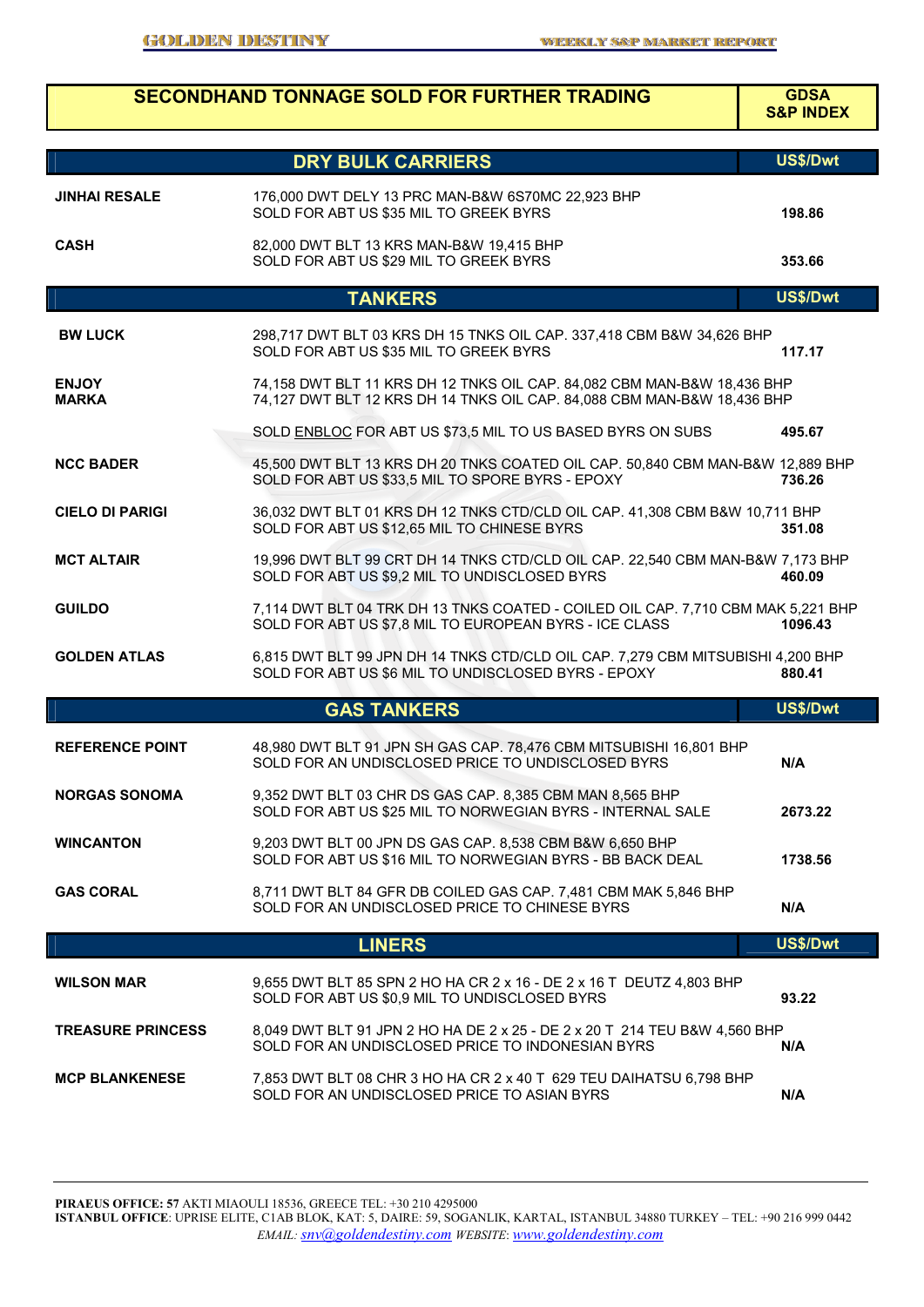### **RO/RO US\$/Dwt**

**LA SURPRISE** 4,659 DWT BLT 00 SPN MAN 17,620 BHP SOLD FOR ABT US \$9,8 MIL TO NORWEGIAN BYRS **2103.46** 

# **NEWBUILDING MARKET - ORDERS**

# **DRY BULK CARRIERS**

**208,000 DWT** 1 unit ordered by **Oldendorff Carriers** (GER) at **Hyundai H.I.** (SKR). Price xs USD \$ 50 mil. Dely 3/2015 (Option exercised).

**180,000 DWT** 3 units ordered by **SwissMarine** (SWISS) at **Imabari Shipbuilding** (JPN). Price USD \$ 50 mil each. Dely 2015- 2016.

**180,000 DWT** 3 units ordered by **SwissMarine** (SWISS) at **Japan Marine United** (JPN). Price USD \$ 50 mil each. Dely 2015- 2016.

**180,000 DWT** 1 unit ordered by **Chinese Maritime Transport** (TWN) at **SWS** (PRC). Price USD \$ 46,8 mil. Dely 2H 2015.

**179,000 DWT** 1 unit ordered by **Golden Union Shipping** (GR) at **Hyundai H.I.** (SKR). Price undisclosed. Dely 12/2014 (Option exercised, three now on order).

**81,000 DWT** 2 units ordered by **Oldendorff Carriers** (GER) at **Jinling Shipyard** (PRC). Price USD \$ 27 mil each. Dely 4-7/2015 (Option exercised, Geared).

**64,000 DWT** 4 unit ordered by **CSSC Shipping** (PRC) at **Chengxi Shipyard** (PRC). Price undisclosed. Dely not revealed (Option for eight more).

**39,000 DWT** 3 units ordered by **Oldendorff Carriers** (GER) at **Jinling Shipyard** (PRC). Price USD \$ 23 mil each. Dely between 4- 10/2015 (Option exercised).

#### **TANKERS**

**115,000 DWT** 2 units ordered by **Frontline** (NOR) at **Guangzhou Longxue** (PRC). Price USD \$ 42 mil each. Dely 2015.

**2,250 DWT** *Asphalt* 2 units ordered by **Wisby Tankers** (SWD) at **3 Maj** (CR). Price undisclosed. Dely 4/2014.

#### **GAS TANKERS**

**95,000 DWT** *LNG* 2 units ordered by **Maran Gas** (GR) at **Daewoo Shipbuilding M.E** (SKR). Price USD \$ 410 mil enbloc. Dely 8- 10/2015 (159,800 cbm).

**50,000 DWT** *VLPG* 6 units ordered by **Oriental Energy** (PRC) at **CIC Jiangsu** (PRC). Price USD \$ 63 mil each. Dely starts Q4 2014 (83,000 cbm, first order of such tonnage for this yard)**.** 

**50,000 DWT** *VLPG* 6 units ordered by **Oriental Energy** (PRC) at **Yangzijiang Shipyard** (PRC). Price USD \$ 63 mil each. Dely starts Q4 2014 (83,000 cbm, first order of such tonnage for this yard)**.** 

**50,000 DWT** *VLPG* 3 units ordered by **Scorpio Tankers** (IT) at **Hyundai H.I.** (SKR). Price USD \$ 72-74 mil each. Dely Q2,Q3 &Q4 2015 (84,000 cbm)**.** 

**50,000 DWT** *VLPG* 2 units ordered by **Scorpio Tankers** (IT) at **Daewoo Shipbuilding M.E.** (SKR). Price USD \$ 72-74 mil each. Dely 2Q & 4Q 2015 (84,000 cbm)**.** 

#### **CONTAINERS**

**PIRAEUS OFFICE: 57** AKTI MIAOULI 18536, GREECE TEL: +30 210 4295000

**ISTANBUL OFFICE**: UPRISE ELITE, C1AB BLOK, KAT: 5, DAIRE: 59, SOGANLIK, KARTAL, ISTANBUL 34880 TURKEY – TEL: +90 216 999 0442 *EMAIL: snv@goldendestiny.com WEBSITE*: *www.goldendestiny.com*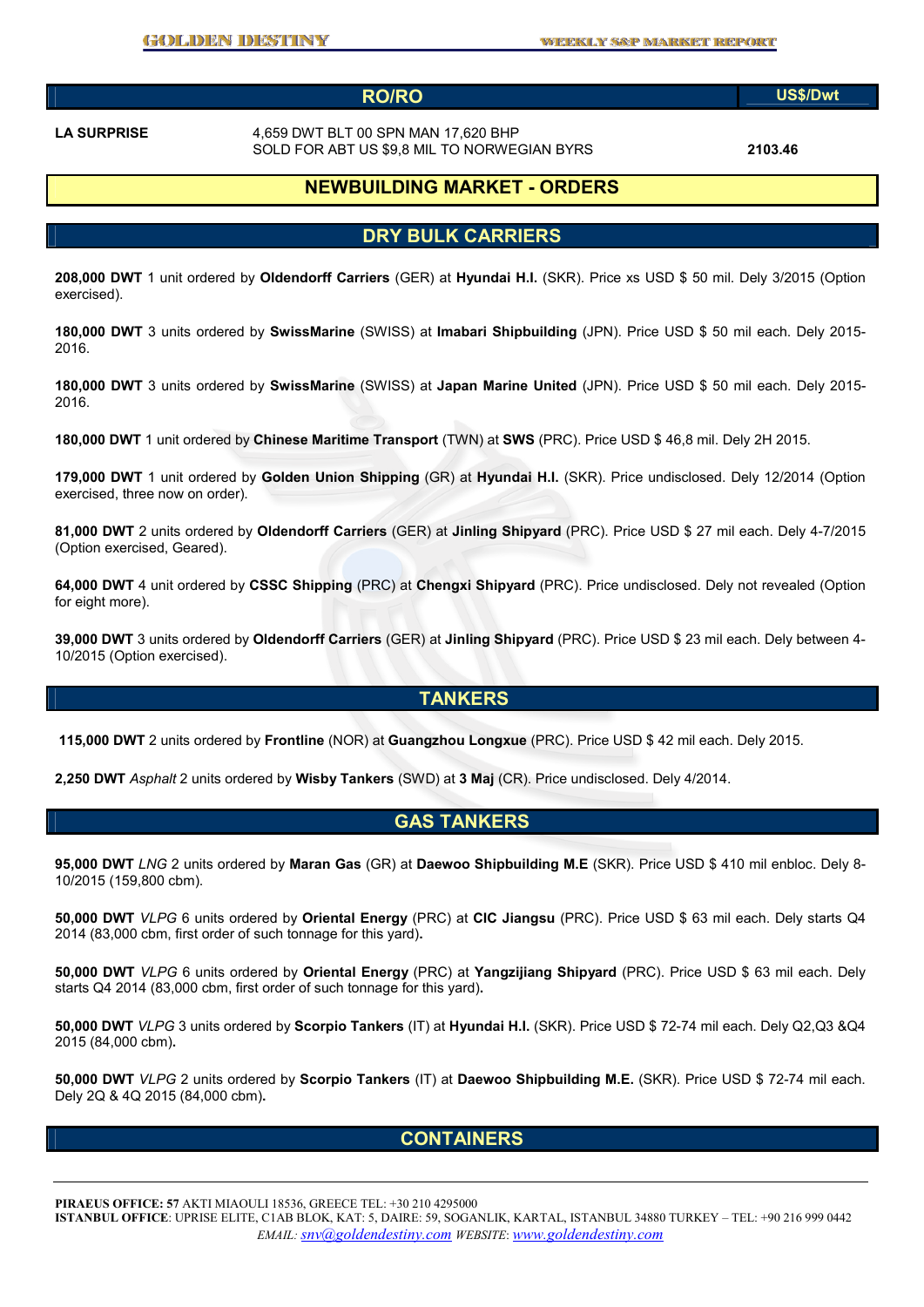**ABT 115,000 DWT** 5 units ordered by **CIMC Financial Leasing** (PRC) at **Dalian Shipbuilding** (PRC). Price USD \$ 85 mil each. Dely starts 2Q 2015 (8,800 TEU, Options for two more, vessels will go under financial leasing contract with a subsidiary of MSC for a 204 month term at USD \$ 25,000/day, and MSC will be required to purchase all of them for USD \$ 21,5 mil each after contract expires).

**40,000 DWT** 2 units ordered by **SITC Marine Corp** (TWN) at **China Shipbuilding Corp.** (PRC). Price USD \$ 24 mil each. Dely 12/2014 & 3/2015 (1,800 TEU, Option exercised, four now on order, options remain for four more).

#### **LINERS**

**37,860 DWT** 1 unit ordered by **Undisclosed Investor** at **Naikai Zosen** (JPN). Price undisclosed. Dely 11/2014.

**37,700 DWT** 2 units ordered by **Undisclosed Investor** at **Naikai Zosen** (JPN). Price undisclosed. Dely 6/2014 & 1/2015.

#### **PASSENGER/RORO**

*Ropax* 2 units ordered by **Scandlines** (DK) at **STX Finland** (FIN). Price undisclosed. Dely Spring 2015 (1,300 passenger and 72 trucks or 382 vehicles capacity, LOI signed at this stage, LNG powered).

# **SPECIAL PROJECTS**

*Anchor Handling Tug Supply* 4 units ordered by **China Oilfield Services** (PRC) at **Shanghai Shipyard** (PRC). Price undisclosed. Dely 5/2015 (12,000 BHP).

*Subsea Construction & Pipelay Vessel* 1 unit ordered by **Ceona** (UK) at **Lloyd Werft** (GER). Price undisclosed. Dely 10/2014 (DP II).

*Platform Supply Vessel* 1 unit ordered by **Geonavegacao** (BR) at **Wilson Sons** (BR). Price undisclosed. Dely 2015.

*Oilspill Recovery Vessel* 2 units ordered by **Geonavegacao** (BR) at **Wilson Sons** (BR). Price undisclosed. Dely 2015.

*Jack Up Rig* 2 units ordered by **Oro Negro** (MX) at **Sembcorp Marine** (SPORE). Price USD \$ 417 mil enbloc. Dely 7/2015 (Pacific Class 400 design, water depth capacity 400 ft, 30,000 ft drilling depth).

*Jack Up Rig* 1 unit ordered by **PV Drilling Overseas** (VTM) at **Keppels Fels** (SPORE). Price USD \$ 214 mil. Dely 1Q 2015 (KFELS B Class design, water depth capacity 400 ft, 30,000 ft drilling depth, accommodation up to 150 people).

*Semi-Submersible Rig* 1 unit ordered by **Stena Drilling** (NOR) at **Samsung H.I.** (SKR). Price USD \$ 721.8 mil. Dely 3/2016.

# **DEMOLITION MARKET**

| <b>WEEKLY DEMOLITION ACTIVITY PER VESSEL TYPE</b> |                       |              |                       |          |                            |  |  |  |
|---------------------------------------------------|-----------------------|--------------|-----------------------|----------|----------------------------|--|--|--|
| <b>VESSEL TYPE</b>                                | <b>WEEK 27-2013</b>   |              | <b>WEEK 26-2013</b>   |          | <b>DEMOLITION ACTIVITY</b> |  |  |  |
|                                                   |                       |              |                       |          | <b>Weekly change</b>       |  |  |  |
|                                                   | <b>No. of Vessels</b> | in DWT       | <b>No. of Vessels</b> | in DWT   | in No. of vessels          |  |  |  |
| <b>Bulkcarriers</b>                               | 5                     | 250.992      |                       | 327.066  | $-29%$                     |  |  |  |
| Tankers *                                         |                       |              | 5                     | 395.345  | $-100%$                    |  |  |  |
| <b>Liners</b>                                     |                       | 9.800        | O                     | 0        | N/A                        |  |  |  |
| <b>Containers</b>                                 | 0                     | $\mathbf{O}$ | າ                     | 67.230   | $-100%$                    |  |  |  |
| <b>Reefers</b>                                    | O                     | O            |                       | $\Omega$ | N/A                        |  |  |  |
| Passenger / Cruise                                |                       | 0            |                       | 3.250    | $-100%$                    |  |  |  |
| <b>Ro</b> - Ro*****                               | O                     | U            | O                     | $\Omega$ | N/A                        |  |  |  |
| <b>Car Carrier</b>                                | 0                     |              |                       | $\Omega$ | N/A                        |  |  |  |
| Combined ***                                      | O                     | O            | O                     | $\Omega$ | N/A                        |  |  |  |
| <b>Special Projects ****</b>                      |                       | U            | 2                     | 1.411    | $-100%$                    |  |  |  |
| <b>TOTAL</b>                                      | 6                     | 260.792      | 17                    | 794.302  | $-65%$                     |  |  |  |

**PIRAEUS OFFICE: 57** AKTI MIAOULI 18536, GREECE TEL: +30 210 4295000 **ISTANBUL OFFICE**: UPRISE ELITE, C1AB BLOK, KAT: 5, DAIRE: 59, SOGANLIK, KARTAL, ISTANBUL 34880 TURKEY – TEL: +90 216 999 0442 *EMAIL: snv@goldendestiny.com WEBSITE*: *www.goldendestiny.com*